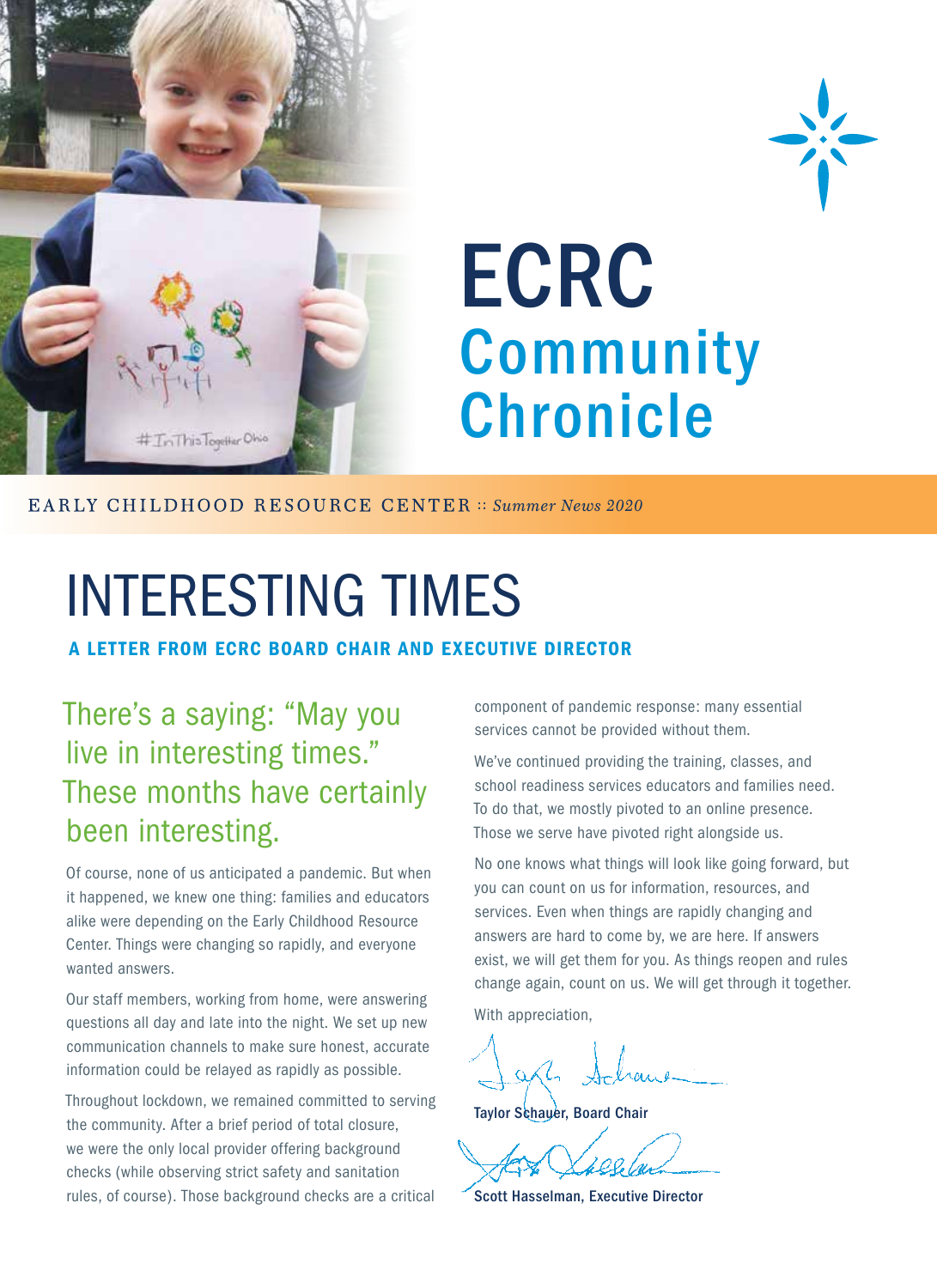### Helping Essential Workers During a Pandemic



On March 9, Governor Mike DeWine declared a state of emergency. Most child care facilities closed by March 26. By April 1, only programs approved as pandemic child care programs

were permitted to operate, to serve the children of essential workers and first responders.

Child care programs operate on very thin margins in the best of times. With no time to plan, and very little financial cushion to weather the crisis, child care providers needed answers, assistance, and resources. They looked to the Early Childhood Resource Center for support.

Our number one priority was making sure providers had accurate information. We launched a Facebook page to provide real-time updates to pandemic child care programs amid constant change. As new information was available, we posted: we relayed information on state funding shifts, emerging best practices, new regulations, and health and safety requirements. Providers used our page to network, offer support, and learn from each other.

In addition, we knew the programs would need resources

they had never before needed, at a time when less funding was coming in the door. We were able to redirect some of our Ohio Quality Infrastructure Grant funds into grants for cleaning supplies, toys, and other items they needed to operate during the pandemic. Personal protective equipment (PPE) was widely needed. For many programs, the lack of PPE was a barrier to reopening. With those grant funds and some United Way support, we created and provided PPE kits containing masks, thermometers, hand sanitizer, and cot sheets.

When the non-pandemic programs shut down, lots of workers were displaced. At the same time, the pandemic programs needed workers. So we created an online system to match the hundreds of displaced workers with the pandemic programs that needed them. That matchmaking was critical to ensuring that workers could work and programs could serve families of essential workers.

That pandemic Facebook page has now been opened to all programs, to keep them informed and offer support as the landscape continues to change. It's one of many strategies we're using to connect, inform, and guide.







### Be Part of a Lifelong Memory!

Starting kindergarten is a very big deal. It's a milestone parents and children alike will never forget.

Now you can be a part of a SPARK family's lifelong memory. Sponsor a backpack filled with supplies for a SPARK child who's beginning kindergarten. We will attach a tag that you've personalized with special words of encouragement.

To sponsor a backpack, send your \$25 check in the response envelope provided with this newsletter, along with your note to a SPARK child.

You'll help to start the school year off right!

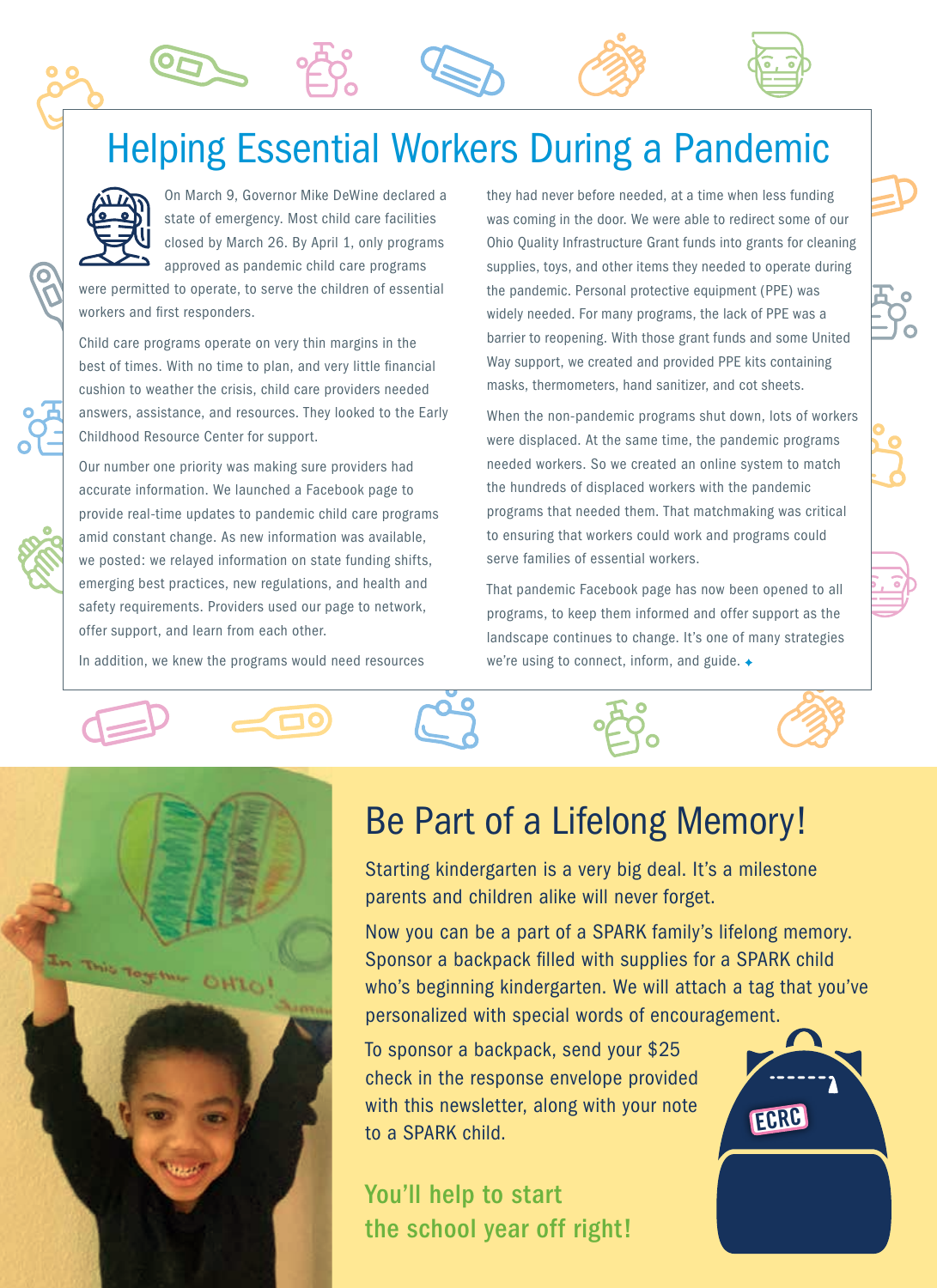# STAYING OPEN TO SERVE

Looking Glass Learning Center

#### The Looking Glass Learning Center,

in Portage County, is one of 235 child care programs in our region that became pandemic programs during lockdown. While remaining open was challenging, Looking Glass owner Jenny Adams and her staff found support in community, and through the Early Childhood Resource Center.

Looking Glass has two locations: one in Brimfield and one in Kent. As lockdown began, Jenny polled parents to learn how many were essential workers who would require child care. It became apparent that she would only be able to keep one location open. She had to close the other location and lay off some staff members.

As things changed rapidly, Jenny and her employees wanted answers. The families she served wanted answers, too. Jenny was grateful for her connection to Early Childhood Resource Center staff, who remained constantly in touch and

available to answer questions. She also found connection through the Early Childhood Resource Center Facebook page that was created to provide pandemic-related news and support for early childhood professionals. She says, "I felt very supported. …I have never been so connected to colleagues across the field."

Looking Glass received grants for supplies from the Early Childhood Resource Center and United Way of Portage County, and a parent donated a \$100 Amazon gift card. Jenny put together a "field day" kit for outdoor play, including sprinklers, ribbon wands for outdoor music, games, bubble wands, and a splash pad (which was a huge hit with the kids). She's also purchased a water table, a climbing caterpillar, and supplies.

The pandemic-related health and sanitation supplies she received from

### I have never been so connected to colleagues across the field.

EDUCATION

IN ACTION

*Jenny Adams, Owner* Looking Glass Learning Center

the Early Childhood Resource Center were extremely helpful as well. Looking Glass already had one thermometer; adding another meant there was no line for entry. That made it much easier for families to keep their distance during drop-off.

Today, both Looking Glass locations are operating at capacity (following the state's reduced caregiver-to-child ratios), and they're receiving lots of calls from parents in need of child care.  $\triangleleft$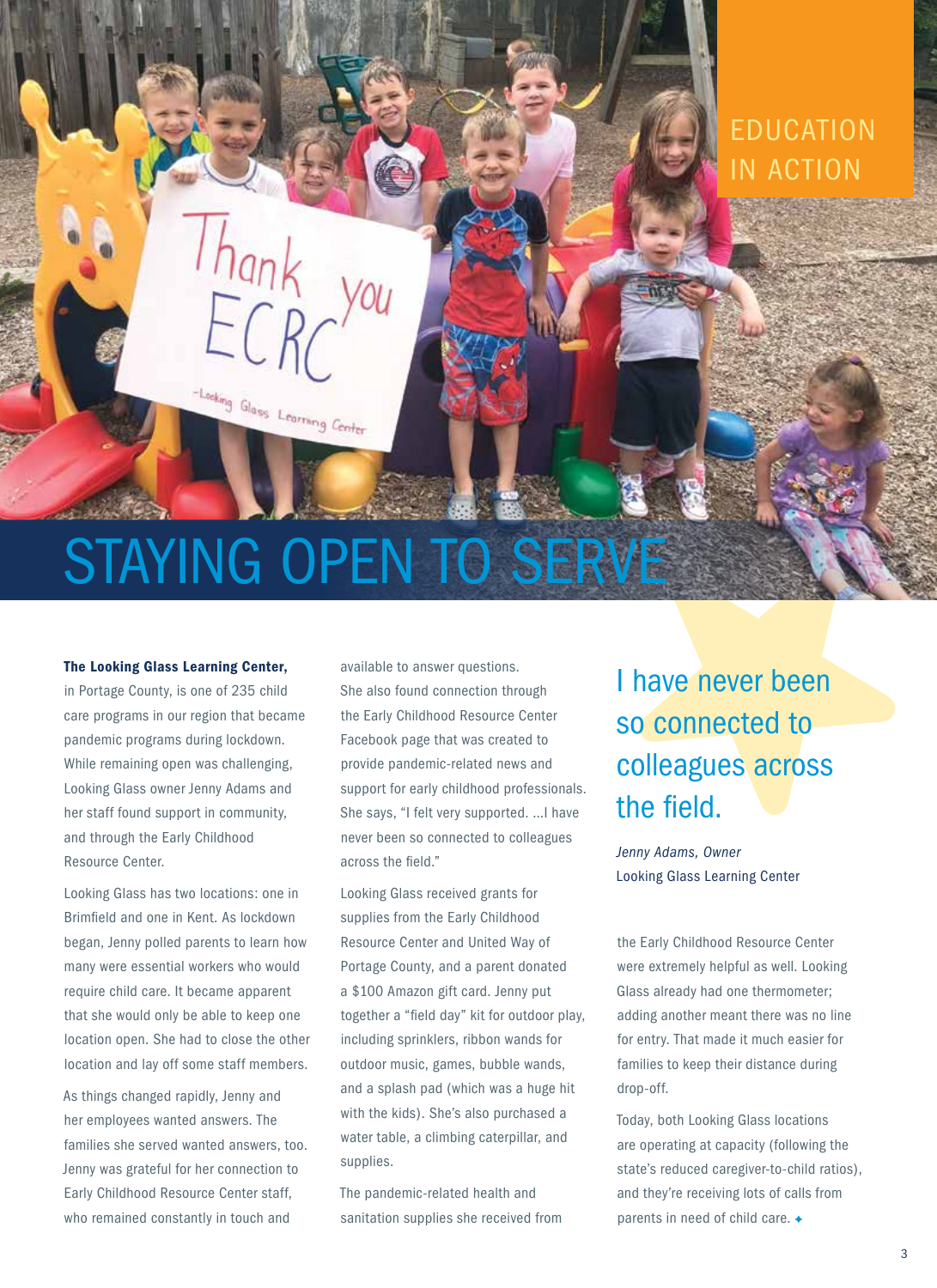## **EDUCATION**



*Dina Morrison*

## IN ACTION Going from Classroom to Computer THE TRANSITION TO ONLINE LEARNING

*Transitioning to online classes has been quite an adjustment for both instructors and participants alike.*

#### DINA: STARTING IN PERSON AND FINISHING ONLINE

For the past year, Dina Morrison has been caring for infants at Champion Day School. Dina was initially concerned about working in child care, since she's not a mom. Now, though, she really loves her job and feels she has found her path. Champion Day School is her second home, and she thinks of the children there as "her kids."

In October, Dina started taking Child Development Associate (CDA) classes in Youngstown. The nationally recognized CDA credential often serves as the foundation of a lifelong career in early childhood. For many child care programs, having CDA-credentialed staff members is critical for meeting Step Up To Quality benchmarks.

Earning the credential requires 120 hours of classes. Last fall, Dina was one of 117 early childhood professionals in our region who started classes in person, but had to finish online because of the pandemic.

Dina really loved learning in a group. She and her classmates learned the fundamentals of being early childhood professionals, and they also learned about activities they would be conducting in the classroom. Dina loved learning to make gooey oobleck (something she had always wanted to do), and designing her dream classroom and sharing her vision with her classmates.

In fact, Dina enjoyed learning alongside the other students so much that adjusting to online classes took her a while. She had to learn to tune out the activity around her at home and concentrate on the computer. But she soon developed a daily routine. Every day, she would watch the governor's daily press conference with her grandmother. After that, it was time for class.

Feeling supported helped ease the adjustment. The instructor, Carrie, constantly kept the class motivated and positive by sending supportive emails and texts. It was clear that she wanted all the students to know she was there for them.

Dina had a lot of independent work to complete. She was nervous about creating lesson plans on her own, but Carrie encouraged her and helped get her through. She also compiled her portfolio on her own, an activity that would typically be completed in the classroom. She missed having the other students there to give feedback.

After classes ended, there was an online graduation ceremony on Zoom, followed the next day by a "drive-through graduation," where each graduate received a certificate and had a photo taken. Dina became emotional because she couldn't hug or congratulate her classmates in person.

Dina took her CDA exam on July 24 and is preparing for the required portfolio review and classroom observation. She's a bit impatient for those final steps, telling her administrator she wanted to "get this done now!" She's been showered with support from the parents of the children she cares for, who want to bring the children in on the day she's observed, and from Carrie, who texted, "You can do this!"

*It's clear that no pandemic is going to slow Dina and her classmates down. They've weathered a crisis together with grace, and are looking forward to rewarding careers.*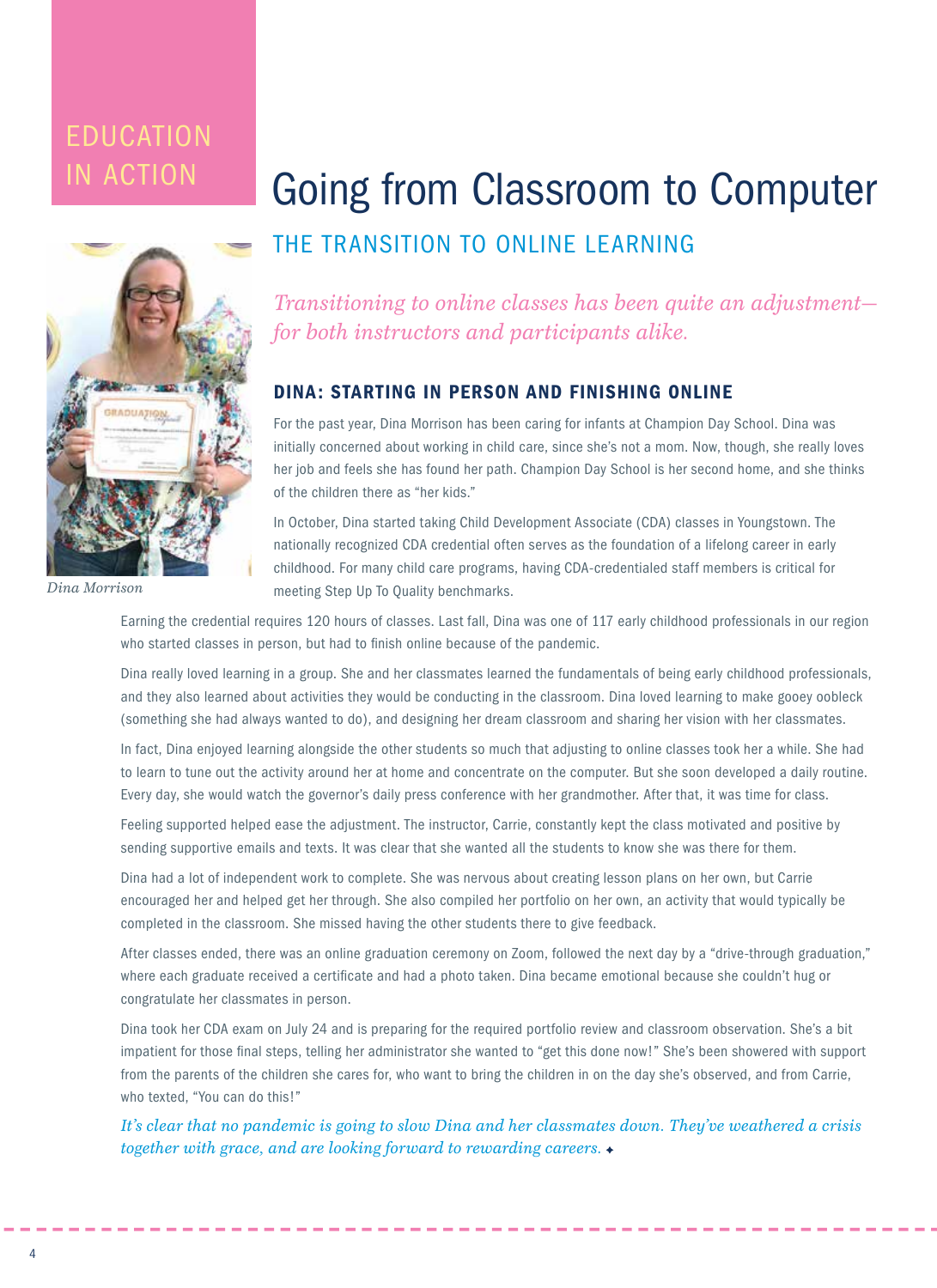

*Early Childhood Specialists Sara Davis (left) and Tina Lemon.*

#### TRAINERS: ADJUSTING TO TECHNOLOGY

Early Childhood Specialist Sara Davis teaches lots of training classes for early childhood professionals. For Sara and her colleagues, learning to use new technology required a lot of preparation, practicing, and trial and error. There's a learning curve to working with two screens at the same time—and choosing the right screen to share. If the wrong screen is shared, the whole class is staring at nothing. Videos have failed to play, or played without sound. Internet access has been slow at times, and an instructor once got kicked out of a training room when a hacker tried to access it. Lessons and group activities had to be adapted to work online, and chat logs had to be examined to make sure all participants were as engaged online as they would have been in person (as is required in order to earn credit for attendance).

The staff learned that many classes are simply not compatible with online learning. Some are too hands-on to work well, like the play dough creation class, make-it/take-it classes, and team building classes involving trust activities and skits.

After lots of practice, Sara and her colleagues are now comfortable with the technology, and they understand what kinds of online classes work well for both instructor and participant.

Sara prefers in-person teaching. It's more hands-on, there's more interaction and productive discussion, and it's easier to do things like role playing. That said, online learning is more flexible, the classes are shorter, and it's a greener option (class materials are provided electronically). And in a pandemic, it's indispensible.

In addition, online networking groups, like those offered for program directors, have been an invaluable tool for keeping people connected. Those groups have been attracting new participants, including many who could never before attend the in-person sessions because of scheduling conflicts.

*In a post-pandemic future, it's clear that online options must remain in our toolbox; they expand our ability to reach even more educators and parents, even more often.*

### CARE Kits: A Great Start

#### **COMMUNITY** PARTNERS

According to a recent study, more than half of students experience summer learning loss through the primary grades, "with compounding summer deficits leaching away on average nearly 40 percent of students' yearly progress."1

By fall, many children will have gone for six or more months with no formal learning, which will cause learning loss to a degree never before seen. As lockdown began, community organizations were giving families lots of educational resources. Stark County's Great Start for Great Futures coalition wanted to wait and provide resources through summer, to continue mitigating the effects of school closures.

Coalition members, community members, and representatives of local organizations all came together to donate resources for CARE kits, to be distributed to local families with babies and young children. The free kits contain educational tips, tools, resources, and fun activities for families with young children, including bubbles, books, stress balls, literature, magazines, masks, and coloring books, all contained in a colorful cardboard box that families can also use to store their own books or toys.

Throughout May, the Early Childhood Resource Center collected all the donated materials. In June, a team of volunteers assembled 294 boxes in one day. Kit distribution was timed to coincide with Stark Library's summer reading program, to encourage family learning over the summer. Kits have been distributed throughout the community. They're available at Head Start programs, libraries, pharmacies, and through agencies and organizations that serve families.

Families who picked up kits were asked to fill out a brief demographic survey. The kits themselves contain a second survey with questions about which kit contents were most useful, and what other resources might be helpful to include. Responses will be used to inform future efforts, so the coalition can keep getting useful resources into family homes throughout Stark County. +

*1 https://blogs.edweek.org/edweek/inside-school-research/2020/07/damage\_from\_lost\_ learning\_time.html?r=292037103&cmp=soc-edit-fb&fbclid=IwAR2UPJEpYdv\_9KjRphaiM8d6UQY QUOFa6AbKdzZakHn\_vfkyNcXV5663n-E*

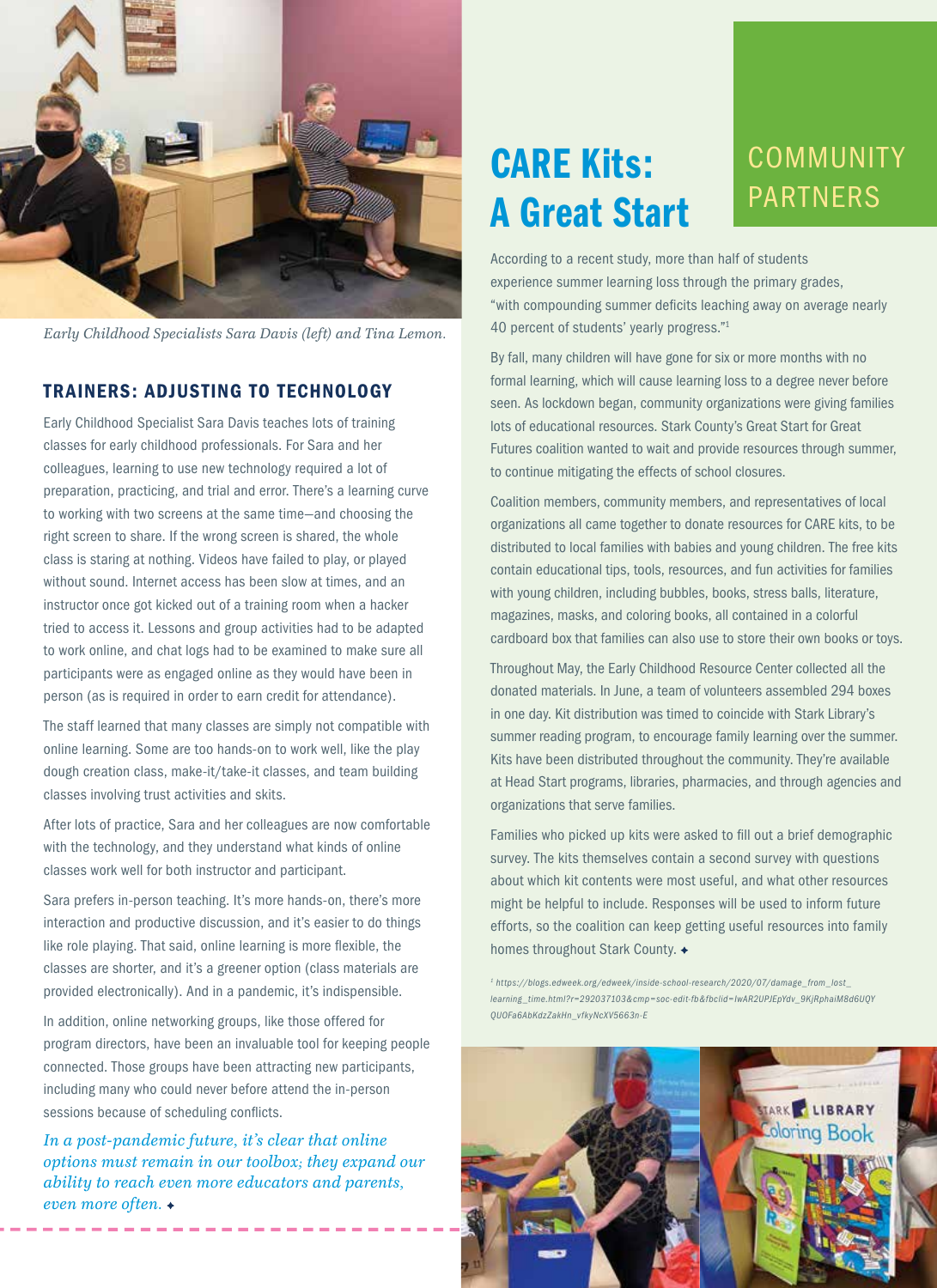## A Virtual SPARK: Reimagining Home Visiting

Since 2003, the SPARK program has given Ohio families a kindergarten readiness advantage. In-home visits are at the heart of the SPARK model. But of course, in-home visits became impossible in March.

A pandemic certainly wasn't going to keep SPARK staff from serving families. Luckily, they're used to working with young children, so they're experts at expecting the unexpected.

SPARK Director Mary Brady and her staff had to re-envision what home visiting can be. She says, "We just kept asking, what one thing can we do today to make sure our SPARK families, our staff, our colleagues, and our own families are safe? Each day, we added to the list. When we look back at this time, we will be able to say we adapted, survived, and thrived. The team and the work will be stronger, despite the interruption."

Virtual lessons seemed like a natural alternative. Staff had to quickly learn new technology. And they weren't the only ones dealing with a learning curve; parents were anxious about making online learning work. As Parent Partner Missy Beebe said, "I have just tried to constantly reassure them that they will make it and they're doing a good job. I found something online that I sent to my parents. It says, When parenting and teaching feels too heavy, drop the assignment and snuggle up and read together. Reading is enough."

SPARK Program Supervisor Danielle Triplett found that the new circumstances inspired commitment on the part of many parents. She said, "One thing that all the parent partners noticed was increased parent engagement during virtual lessons. Parents have all stepped up to the plate and are taking a more active role."

Social media became an indispensible engagement tool: storytime videos were posted daily on Facebook and YouTube. In April, families were asked to contribute to an online video by having their SPARK child draw a picture that included the statepromoted tagline #InThisTogetherOhio.

Food insecurity is a real concern for many SPARK families, and it increased during lockdown. So parent partners and donors provided food and other essentials, reached out to make sure families knew help was available, and connected them with organizations offering assistance.

As the weather improved, some families became interested in socially distanced in-person visits. This was challenging for both families and parent partners. It's hard for a parent partner to keep her distance when a young child is so excited to see her. Naturally, the child wants a hug—and so does the parent partner!

No one wants to experience a pandemic. But the SPARK staff are confident they've done everything they can to make the time productive and engaging. Missy Beebe sums it up well: "It took me out of my comfort zone, and I feel I have become a better parent partner because of it."

They—and the families they serve—will never forget the efforts they've made.



Sister Joanne Caniglia, who is a math education professor at Kent State University, has developed STEM kits for SPARK families.

Rayden (pictured above) used materials from the kit to practice both math and social distancing by drawing a sixfoot circle.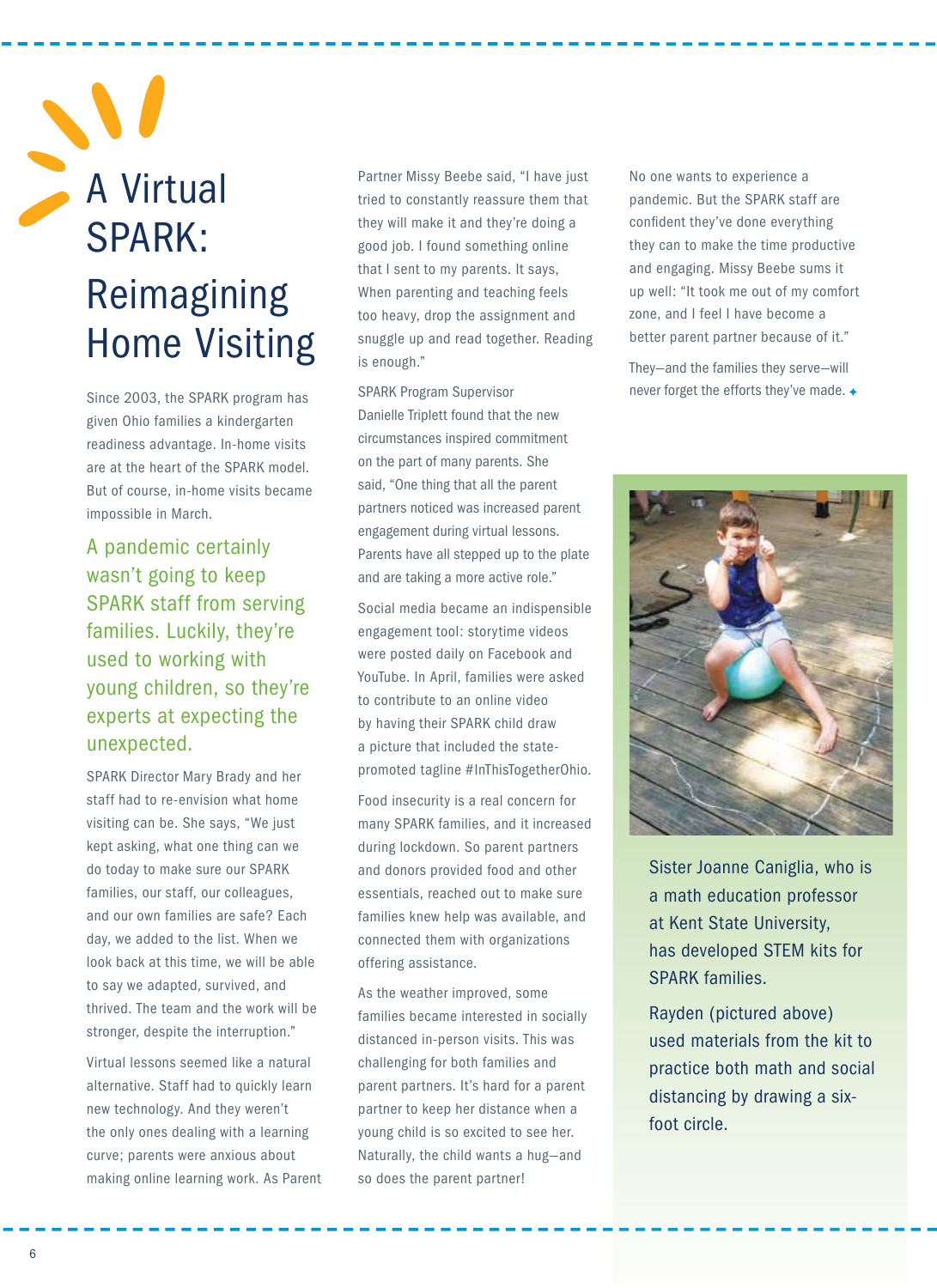## Catching Up, One on One

The Canton City School District has reported that fewer than 40% of students participated in online learning during lockdown. This means that the majority have fallen greatly behind in their learning.

Thanks to support from the Sisters of Charity Foundation, two Canton City teachers and three SPARK parent partners worked together to help some students catch up before school starts again.

In March (before the schools closed), the district administered student assessments. For a new Early Childhood Resource Center program called *SPARK Plus*, the teachers used those assessment scores to develop individualized lesson plans for K-3 students enrolled at the JRC, YMCA, and YWCA child care programs.

Over the summer, the parent partners had socially distanced one-on-one tutoring sessions with the students.

The students loved the individual attention, and they were eager to learn.

One third grader said, "My mom said I need to stay smart. What are you going to do to keep me smart?"

Well, we worked hard to keep them smart, and we wish them all a great start to a new school year!



## Getting the Books Out

#### REACHING **OUT**



*Every year, Stark County students from GlenOak, Hoover, Perry, and Massillon Washington high schools hold children's book drives to benefit the Early Childhood Resource Center. This year, the students surpassed their annual goal*—*and in March, they delivered us 4,600 books*!

#### The books were distributed throughout the community:

- Each week, books (along with educational supplies) were delivered to the porches or front steps of 200 preschool-age children participating in our SPARK kindergarten readiness program. Many of these children will be attending Allen Elementary School in southeast Canton.
- Three to five books were included in each Great Start for Great Futures Kids CARE Kit. Kits were distributed to nearly 300 Canton and Massillon families.
- Books were given to children participating in the Early Childhood Resource Center's *SPARK Plus* summer tutoring program.
- Books were given to Stark County District Library for curbside distribution to local families.
- Books for older children were given to the Sandy Valley Local School District.

We're so grateful for the efforts of these students. They outdid themselves this year, and their hard work has brought learning, togetherness, and joy to families throughout our community. +